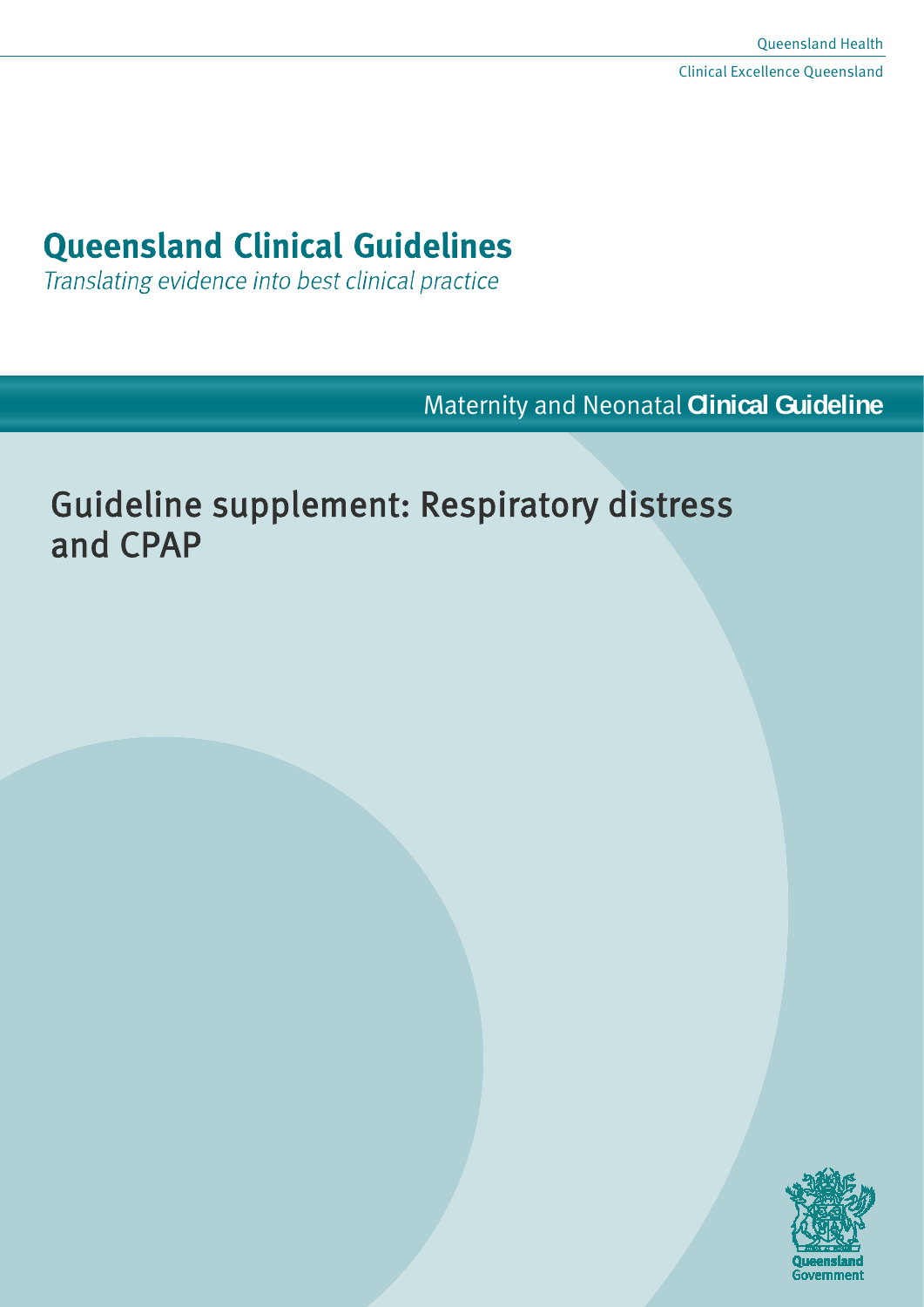#### **Table of Contents**

| 1              |       |  |
|----------------|-------|--|
|                | 1.1   |  |
|                | 12    |  |
|                | 1.3   |  |
| $2^{\circ}$    |       |  |
|                | 2.1   |  |
|                | 2.2   |  |
|                | 2.3   |  |
|                | 2.4   |  |
|                | 2.4.1 |  |
|                | 2.5   |  |
|                | 2.6   |  |
|                | 2.7   |  |
| $3 -$          |       |  |
|                | 3.1   |  |
| $\overline{4}$ |       |  |
|                | 4.1   |  |
|                | 4.2   |  |
|                | 4.3   |  |
|                | 4.3.1 |  |
|                | 4.3.2 |  |
|                | 4.3.3 |  |
|                | 4.4   |  |
|                | 4.5   |  |
|                | 4.6   |  |
| 5              |       |  |

#### **List of Tables**

© State of Queensland (Queensland Health) 2021



This work is licensed under a Creative Commons Attribution-NonCommercial-NoDerivatives V4.0 International licence. In essence, you are free to copy and communicate the work in its current form for non-commercial purposes, as long as you attribute Queensland Clinical Guidelines,<br>Queensland Health and abide by the licence terms. You may not alter or adapt the wo

For further information contact Queensland Clinical Guidelines, RBWH Post Office, Herston Qld 4029, email Guidelines@health.qld.gov.au, For in the scope of this licence contact: Intellectual Property Officer, Queensland Health, GPO Box 48, Brisbane Qld 4001, email ip\_officer@health.qld.gov.au.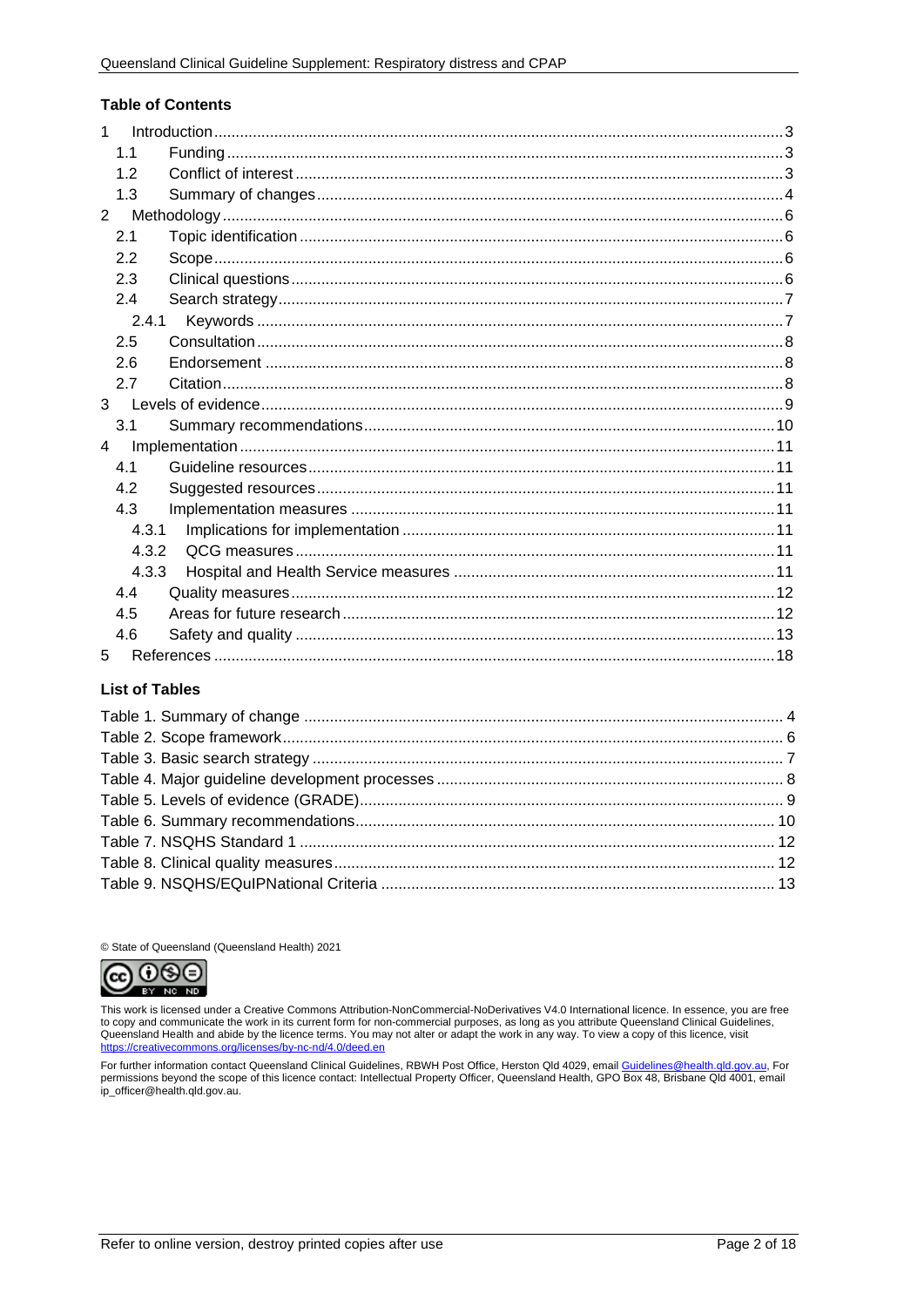# <span id="page-2-0"></span>**1 Introduction**

This document is a supplement to the Queensland Clinical Guideline (QCG) *Respiratory distress and CPAP.* It provides supplementary information regarding guideline development, makes summary recommendations, suggests measures to assist implementation and quality activities and summarises changes (if any) to the guideline since original publication. Refer to the guideline for abbreviations, acronyms, flow charts and acknowledgements.

# <span id="page-2-1"></span>**1.1 Funding**

The development of this guideline was funded by Healthcare Improvement Unit, Queensland Health. Consumer representatives were paid a standard fee. Other working party members participated on a voluntary basis.

# <span id="page-2-2"></span>**1.2 Conflict of interest**

Declarations of conflict of interest were sought from working party members as per the Queensland Clinical Guidelines *[Conflict of Interest](http://www.health.qld.gov.au/qcg/development#coi)* statement. No conflict of interest was identified.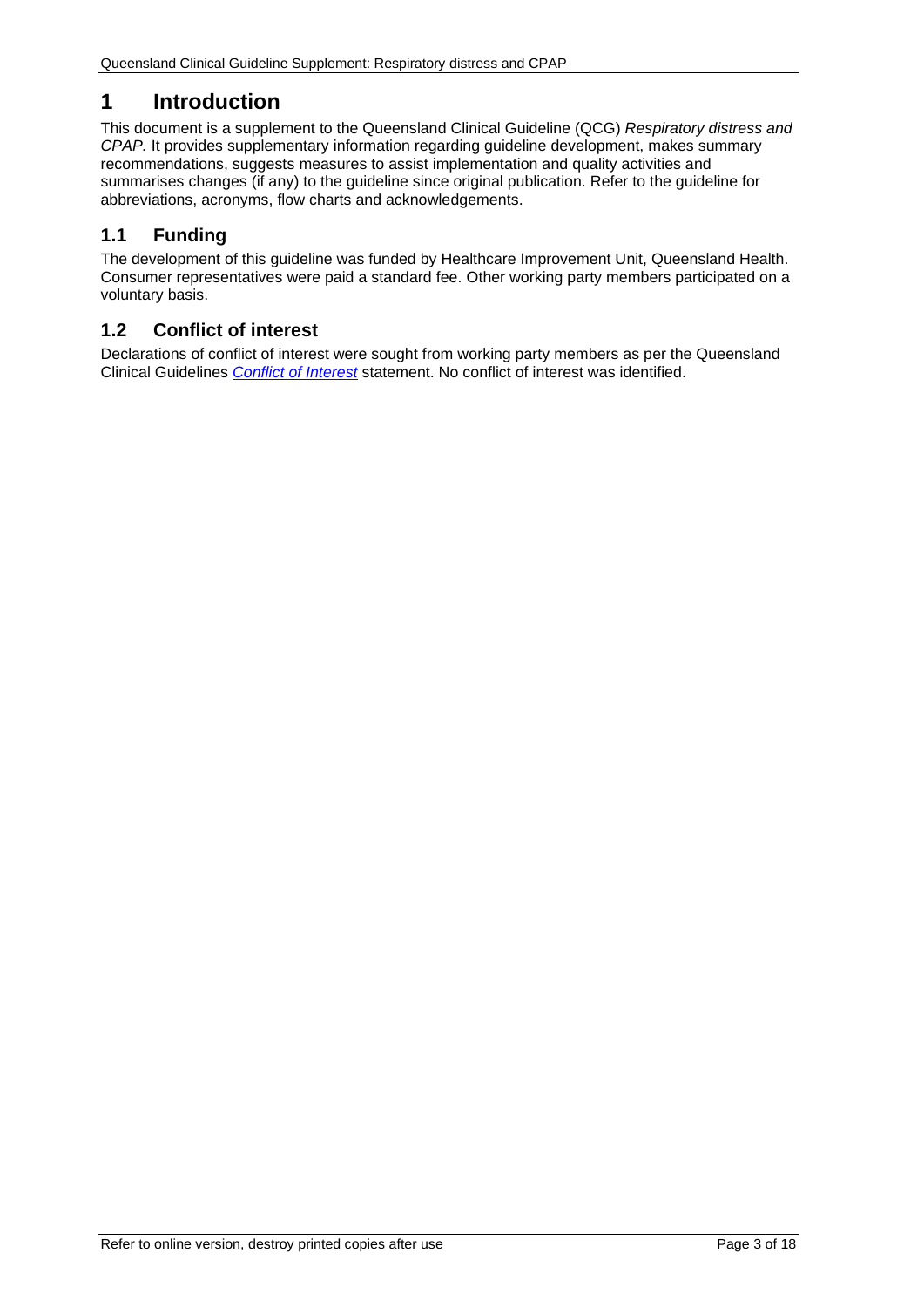# **1.3 Summary of changes**

Queensland clinical guidelines are reviewed every 5 years or earlier if significant new evidence emerges. [Table 1](#page-3-2) provides a summary of changes made to the guidelines since original publication.

<span id="page-3-2"></span>Table 1. Summary of change

<span id="page-3-1"></span><span id="page-3-0"></span>

| <b>Publication date</b><br>Endorsed by:             | <b>Identifier</b> | <b>Summary of major change</b>                                                                                                                                                                                                                                                                                                                                                                                                                                                                                                                                                                                                                                                                                                          |
|-----------------------------------------------------|-------------------|-----------------------------------------------------------------------------------------------------------------------------------------------------------------------------------------------------------------------------------------------------------------------------------------------------------------------------------------------------------------------------------------------------------------------------------------------------------------------------------------------------------------------------------------------------------------------------------------------------------------------------------------------------------------------------------------------------------------------------------------|
| 07 Jul 2009<br>NN0906.3-V1-R11<br>First publication |                   |                                                                                                                                                                                                                                                                                                                                                                                                                                                                                                                                                                                                                                                                                                                                         |
| 24 July 2009                                        | NN0906.3-V2-R11   | Minor formatting correction                                                                                                                                                                                                                                                                                                                                                                                                                                                                                                                                                                                                                                                                                                             |
| 22 August 2011                                      | MN09.3-V3-R11     | New website. Name and format updates                                                                                                                                                                                                                                                                                                                                                                                                                                                                                                                                                                                                                                                                                                    |
| 24 October 2011                                     | MN09.3-V4-R14     | Review date extended until 2014                                                                                                                                                                                                                                                                                                                                                                                                                                                                                                                                                                                                                                                                                                         |
| 22 October 2014                                     | MN09.3-V5-R19     | First formal review.<br>• Flowchart added<br>Expanded sections: Complications of CPAP, neonatal care and monitoring requirements<br>New images added<br>Supplement created                                                                                                                                                                                                                                                                                                                                                                                                                                                                                                                                                              |
| June 2018                                           | MN14.3-V6-R19     | • Oxygen saturation target ranges updated to align with QNSAG recommendations throughout.<br>From: 92-96% for babies greater than 32 weeks<br><b>To:</b> Term babies 92–98%. Preterm babies 90–95%<br>• Added to Definition of terms: Oxygen saturation target range<br>'In the absence of good quality evidence, Queensland Neonatal Services Advisory Group (QNSAG) endorse the<br>following consensus recommendation for oxygen saturation targets for babies after 10 minutes of age<br>$\circ$ For term babies the target SpO <sub>2</sub> range is 92-98%<br>$\circ$ For preterm babies the target SpO <sub>2</sub> range is 90-95%'<br>• Minor typo corrections<br>• Supplement: Section 4: Safety and Quality Standards updated |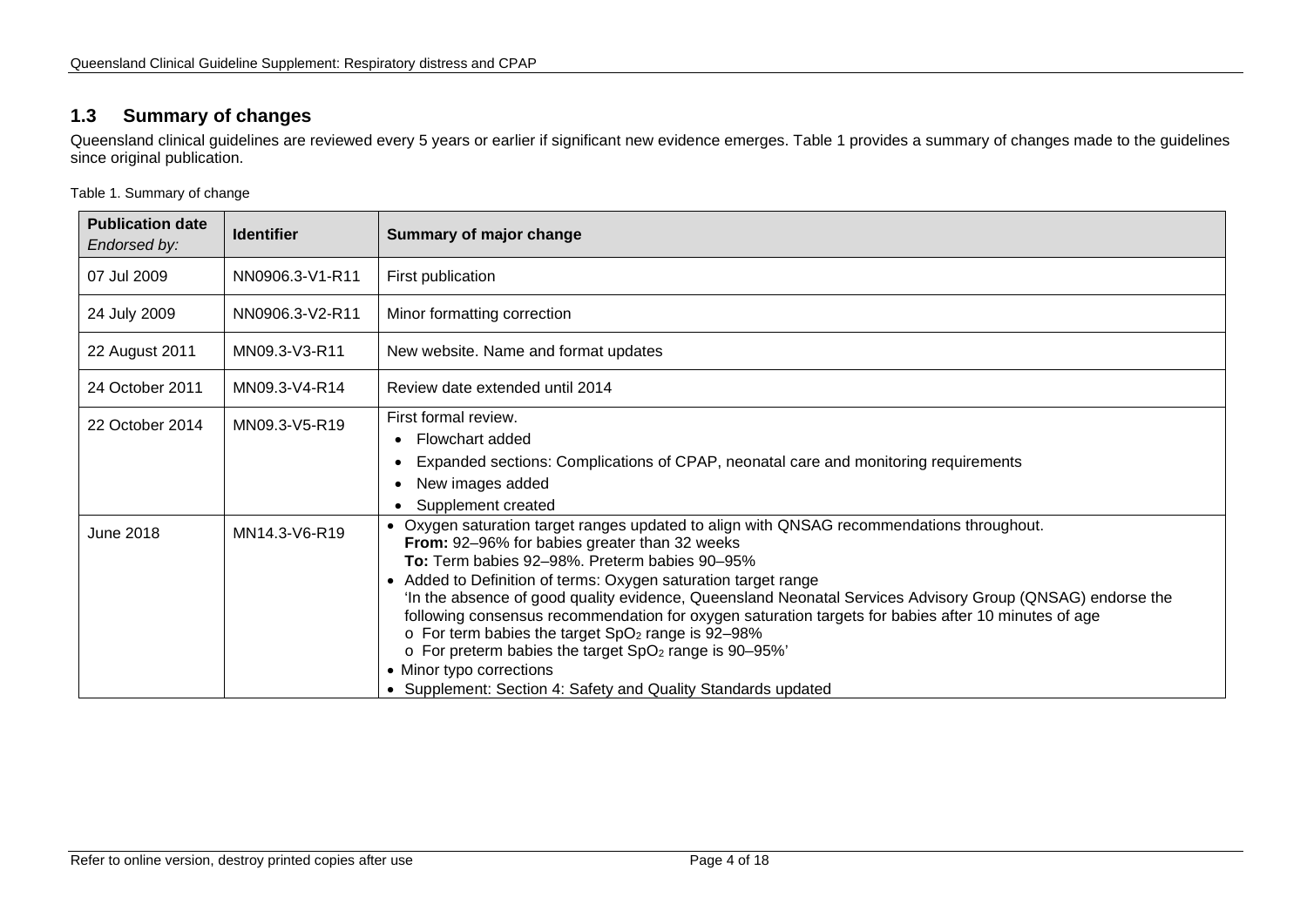| <b>Publication date</b><br>Endorsed by:                                             | <b>Identifier</b> | Summary of major change                                                                                                                                                                                                                                                                                                                                                                                                                                                                                                                                                                                                                                                                                                                                                                                                                                                                                                     |
|-------------------------------------------------------------------------------------|-------------------|-----------------------------------------------------------------------------------------------------------------------------------------------------------------------------------------------------------------------------------------------------------------------------------------------------------------------------------------------------------------------------------------------------------------------------------------------------------------------------------------------------------------------------------------------------------------------------------------------------------------------------------------------------------------------------------------------------------------------------------------------------------------------------------------------------------------------------------------------------------------------------------------------------------------------------|
| May 2020<br>Statewide<br>Maternity and<br><b>Neonatal Clinical</b><br>Network (Qld) | MN20.3-V7-R25     | Full review.<br>Added summary of lung development respiratory physiology<br>Additional information about diagnosis and differential diagnosis including pulmonary air leaks<br>Reference to Standard care guideline with applicable areas removed from guideline<br>Reference to NeoMedQ for drug information including doses with applicable detail removed from guideline<br>Details of the different levels within the CSCF including resource requirements removed and reference to current<br>documents included<br>Criteria for weaning CPAP from when baby stable (as noted) in air to oxygen requirement 25% when other criteria met<br>Amendment to statement about use of narcotics in non-ventilated baby<br>Other therapies section removed<br>Summary of respiratory distress added as appendix<br>Clinical procedure regarding emergency management of pneumothorax removed<br>• Example chest X-rays removed |
| June 2020                                                                           | MN20.3-V8-R25     | Amended Table 7 to align with CSCF criteria for Level 5 service                                                                                                                                                                                                                                                                                                                                                                                                                                                                                                                                                                                                                                                                                                                                                                                                                                                             |
| October 2021                                                                        | MN20.3-V9-R25     | Flowchart box Signs of deterioration/CPAP failure aligned with Table 21 CPAP Clinical course<br><b>From:</b> $O_2 > 50$ % <b>To:</b> $O_2 > 40\%$                                                                                                                                                                                                                                                                                                                                                                                                                                                                                                                                                                                                                                                                                                                                                                           |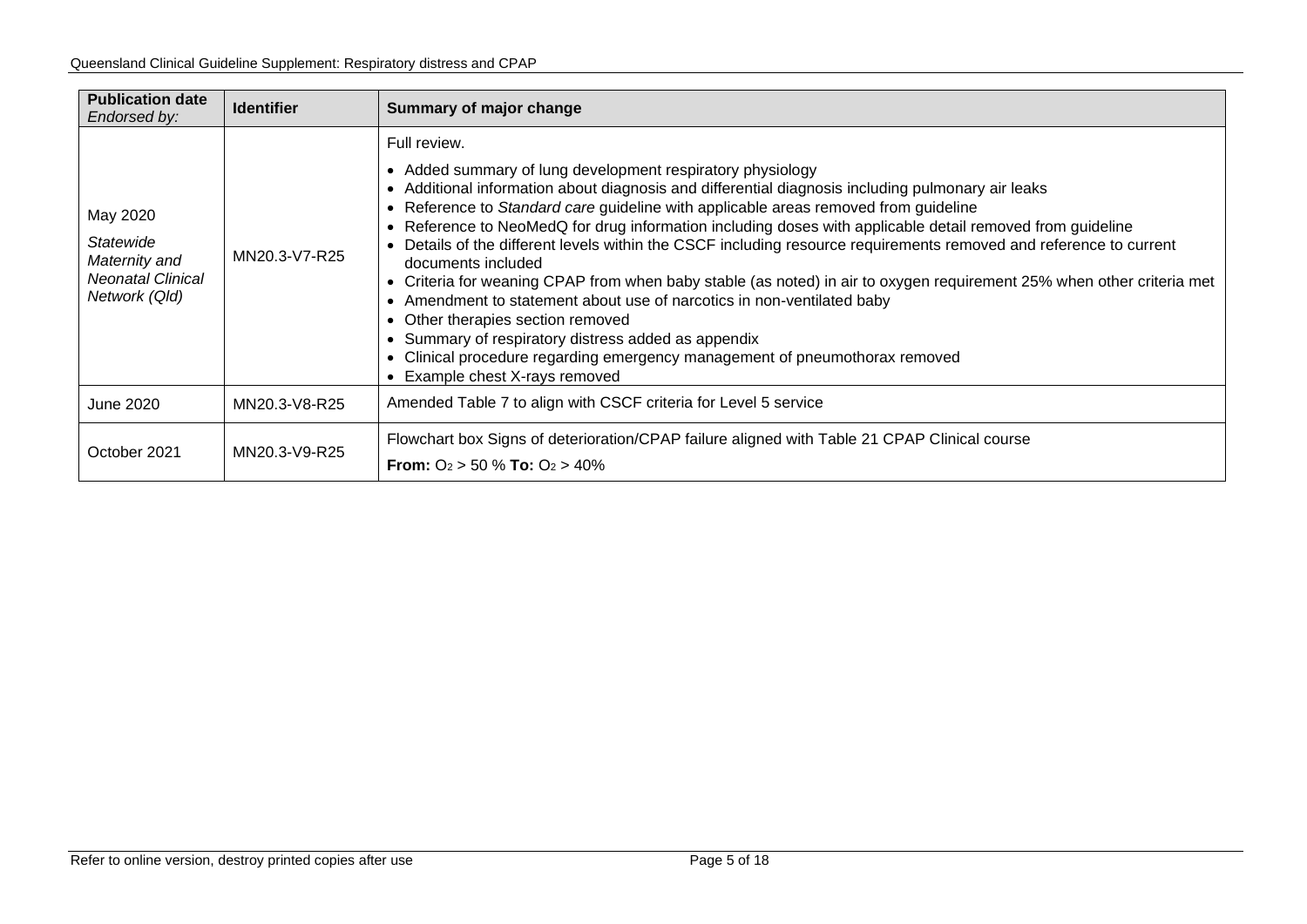# <span id="page-5-0"></span>**2 Methodology**

Queensland Clinical Guidelines (QCG) follows a rigorous process of guideline development. This process was endorsed by the Queensland Health Patient Safety and Quality Executive Committee in December 2009. The guidelines are best described as 'evidence informed consensus guidelines' and draw from the evidence base of existing national and international guidelines and the expert opinion of the working party.

# <span id="page-5-1"></span>**2.1 Topic identification**

The topic was identified as a priority by the Statewide Maternity and Neonatal Clinical Network at a forum in 2009.

# <span id="page-5-2"></span>**2.2 Scope**

<span id="page-5-4"></span>The scope of the guideline was determined using the following framework.

Table 2. Scope framework

| <b>Scope framework</b>                                                                                                                                                                                                                        |                                                                                                                                                                                                                                                                                                                               |  |  |
|-----------------------------------------------------------------------------------------------------------------------------------------------------------------------------------------------------------------------------------------------|-------------------------------------------------------------------------------------------------------------------------------------------------------------------------------------------------------------------------------------------------------------------------------------------------------------------------------|--|--|
| Babies greater than or equal to 32 weeks gestational age with respiratory<br><b>Population</b><br>distress                                                                                                                                    |                                                                                                                                                                                                                                                                                                                               |  |  |
| Identify relevant evidence related to:<br><b>Purpose</b><br>• Recognition, assessment and management of respiratory distress                                                                                                                  |                                                                                                                                                                                                                                                                                                                               |  |  |
| Support:<br>Early recognition of babies with respiratory distress<br>• Assessment of the underlying cause and severity of respiratory distress<br>Outcome<br>Best practice management including continuous positive airway pressure<br>(CPAP) |                                                                                                                                                                                                                                                                                                                               |  |  |
| <b>Exclusions</b>                                                                                                                                                                                                                             | • Management of babies less than 32 weeks gestation<br>• Stabilisation of baby prior to retrieval<br>• Routine newborn baby care<br>Care of babies requiring intermittent positive pressure ventilation (IPPV)<br>• Routine care of unwell newborn baby<br>• High flow oxygen therapy<br>Equipment setup, use and maintenance |  |  |

# <span id="page-5-3"></span>**2.3 Clinical questions**

The following clinical questions were generated to inform the guideline scope and purpose:

- How is respiratory distress defined?
- What is best practice for managing babies greater than or equal to 32 weeks gestation with respiratory distress?
- What are the principles for CPAP administration, management, weaning and cessation?
- What care does a baby having CPAP require?
- What are the potential complications from CPAP?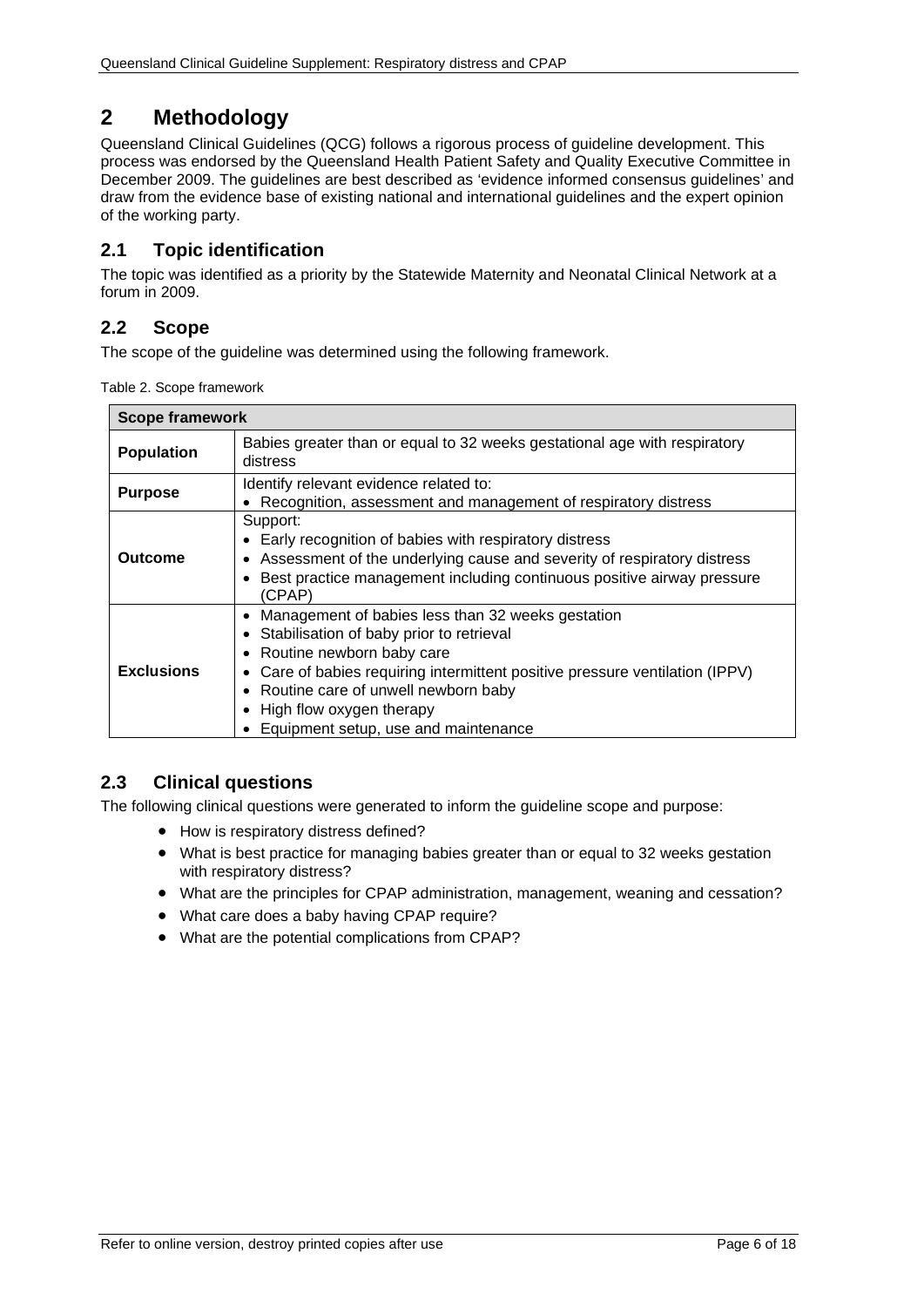# <span id="page-6-0"></span>**2.4 Search strategy**

A search of the literature was conducted during August 2018–February 2020. The QCG search strategy is an iterative process that is repeated and amended as guideline development occurs (e.g. if additional areas of interest emerge, areas of contention requiring more extensive review are identified or new evidence is identified). All guidelines are developed using a basic search strategy. This involves both a formal and informal approach.

<span id="page-6-2"></span>Table 3. Basic search strategy

| <b>Step</b> |                                                                                                             | <b>Consideration</b>                                                                                                                                                                                                                                                                                                                                                                                                                                                                                                                                            |  |  |
|-------------|-------------------------------------------------------------------------------------------------------------|-----------------------------------------------------------------------------------------------------------------------------------------------------------------------------------------------------------------------------------------------------------------------------------------------------------------------------------------------------------------------------------------------------------------------------------------------------------------------------------------------------------------------------------------------------------------|--|--|
| 1.          | Review clinical guidelines<br>developed by other<br>reputable groups relevant to<br>the clinical speciality | • This may include national and/or international guideline<br>writers, professional organisations, government<br>organisations, state based groups.<br>This assists the guideline writer to identify:<br>$\bullet$<br>o The scope and breadth of what others have found useful<br>for clinicians and informs the scope and clinical question<br>development<br>o Identify resources commonly found in guidelines such as<br>flowcharts, audit criteria and levels of evidence<br>o Identify common search and key terms<br>o Identify common and key references |  |  |
| 2.          | Undertake a foundation<br>search using key search<br>terms                                                  | • Construct a search using common search and key terms<br>identified during Step 1 above<br>Search the following databases<br>$\bullet$<br>o PubMed<br>o CINAHL<br>o Medline<br>o Cochrane Central Register of Controlled Trials<br>o EBSCO<br>o Embase<br>Studies published in English less than or equal to 5 years<br>previous are reviewed in the first instance. Other years<br>may be searched as are relevant to the topic<br>• Save and document the search<br>Add other databases as relevant to the clinical area                                     |  |  |
| 3.          | Develop search word list for<br>each clinical question                                                      | • This may require the development of clinical sub-questions<br>beyond those identified in the initial scope.<br>• Using the foundation search performed at Step 2 as the<br>baseline search framework, refine the search using the<br>specific terms developed for the clinical question<br>• Save and document the search strategy undertaken for<br>each clinical question                                                                                                                                                                                   |  |  |
| 4.          | Other search strategies                                                                                     | • Search the reference lists of reports and articles for<br>additional studies<br>Access other sources for relevant literature<br>o Known resource sites<br>o Internet search engines<br>o Relevant text books                                                                                                                                                                                                                                                                                                                                                  |  |  |

## <span id="page-6-1"></span>**2.4.1 Keywords**

The following keywords were used in the basic search strategy: respiratory distress, neonate, neonatal, newborn, baby, infant, premature, RDS, continuous positive airway pressure, CPAP, bubble CPAP.

Other keywords may have been used for specific aspects of the guideline.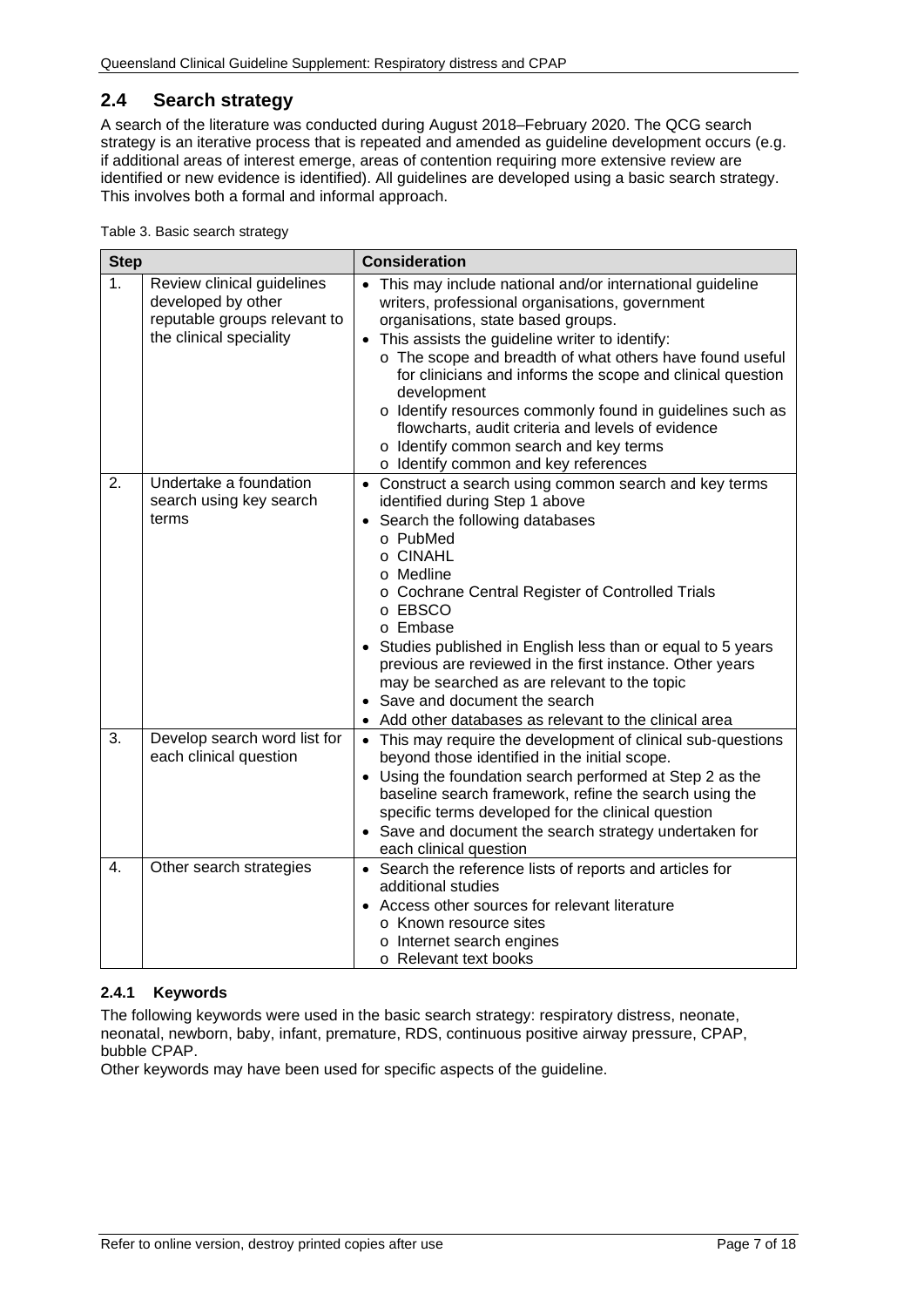# <span id="page-7-0"></span>**2.5 Consultation**

Major consultative and development processes occurred between June 2019 and January 2020. These are outlined in [Table 4.](#page-7-3)

| <b>Process</b>                   | <b>Activity</b>                                                                                                                                                                                                                                                                                                                                                                                                  |  |  |
|----------------------------------|------------------------------------------------------------------------------------------------------------------------------------------------------------------------------------------------------------------------------------------------------------------------------------------------------------------------------------------------------------------------------------------------------------------|--|--|
| <b>Clinical lead</b>             | • The nominated clinical lead was approved by QCG Steering Committee                                                                                                                                                                                                                                                                                                                                             |  |  |
| <b>Consumer</b><br>participation | • Consumer participation was invited from a range of consumer focused<br>organisations who had previously accepted an invitation for on-going<br>involvement with OCG                                                                                                                                                                                                                                            |  |  |
| <b>Working party</b>             | • An EOI for working party membership was distributed via email to<br>Queensland clinicians and stakeholders in October 2019<br>The working party was recruited from responses received<br>Working party members who participated in the working party consultation<br>$\bullet$<br>processes are acknowledged in the guideline<br>Working party consultation occurred in a virtual group via email<br>$\bullet$ |  |  |
| <b>Statewide</b><br>consultation | • Consultation was invited from Queensland clinicians and stakeholders<br>during November 2019–March 2020<br>Feedback was received primarily via email<br>$\bullet$<br>All feedback was compiled and provided to the clinical lead and working<br>$\bullet$<br>party members for review and comment                                                                                                              |  |  |

<span id="page-7-3"></span>

|  | Table 4. Major guideline development processes |  |
|--|------------------------------------------------|--|
|  |                                                |  |

# <span id="page-7-1"></span>**2.6 Endorsement**

The guideline was endorsed by the:

- Queensland Clinical Guidelines Steering Committee in May 2020
- Statewide Maternity and Neonatal Clinical Network [Queensland] in May 2020

## <span id="page-7-2"></span>**2.7 Citation**

The recommended citation of Queensland Clinical Guidelines is in the following format:

Queensland Clinical Guidelines. [**Insert Guideline Title**]. Guideline No. [**Insert Guideline Number**]. Queensland Health. [**Insert Year of Publication**]. Available from: [http://www.health.qld.gov.au/qcg.](http://www.health.qld.gov.au/qcg)

#### **EXAMPLE:**

Queensland Clinical Guidelines. Normal birth. Guideline No. MN17.25-V3-R22. Queensland Health 2017. Available from: [http://www.health.qld.gov.au/qcg.](http://www.health.qld.gov.au/qcg)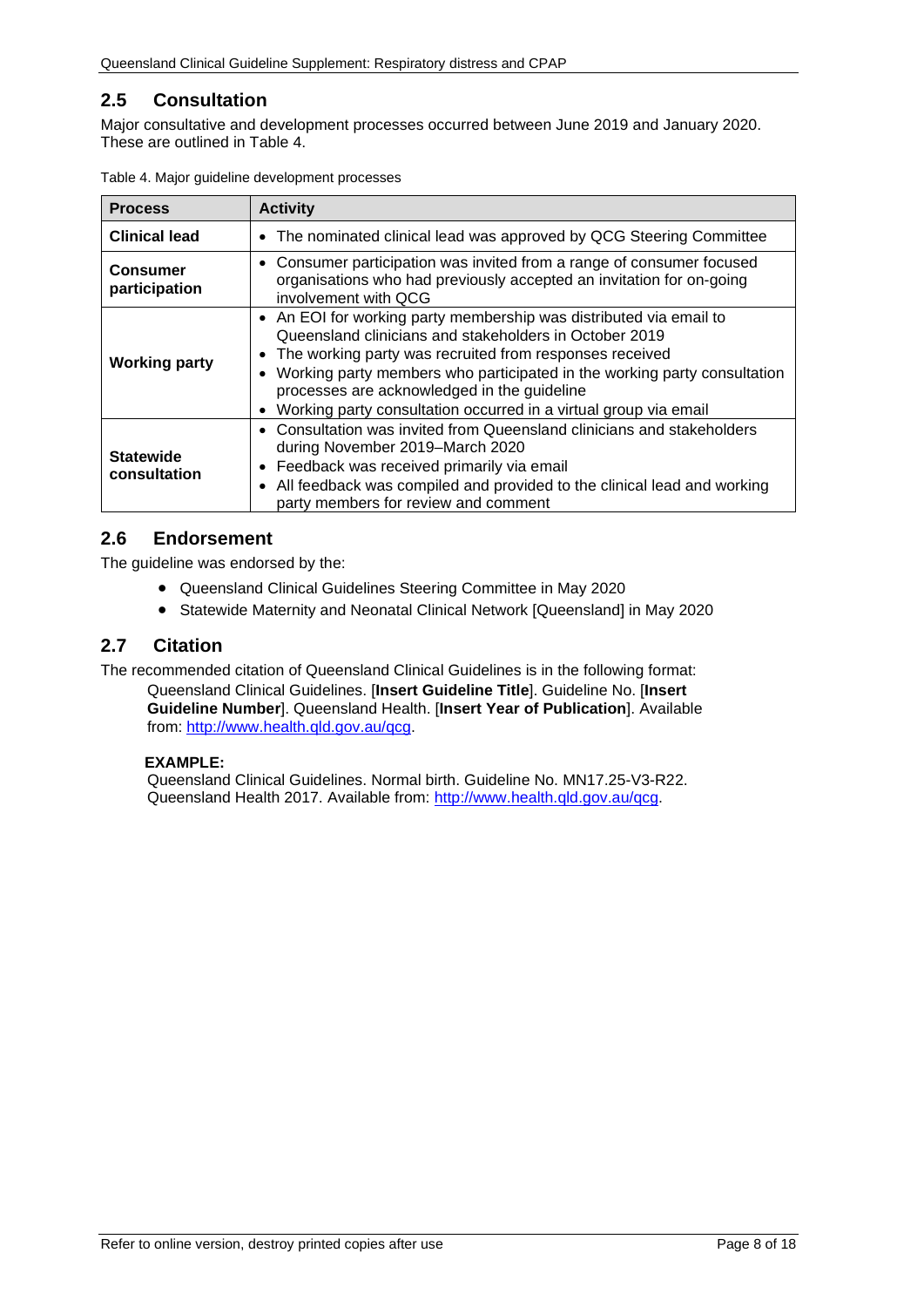# <span id="page-8-0"></span>**3 Levels of evidence**

The levels of evidence identified by the GRADE system were used to inform the summary recommendations. Levels of evidence are outlined in Table 5. [Levels of evidence \(GRADE\)](#page-8-1) and Summary recommendations are outlined in Table 6. [Summary recommendations](#page-9-1)

Note that the 'consensus' definition in [Table 6. Summary recommendations](#page-9-1) relates to forms of evidence that are not identified by the GRADE system and/or that arise from the clinical experience of the guideline's clinical lead(s) and working party.

<span id="page-8-1"></span>

|  |  | Table 5. Levels of evidence (GRADE) |  |
|--|--|-------------------------------------|--|
|--|--|-------------------------------------|--|

| <b>Grade Levels of evidence</b> |                                                                                                                                                                                                                                                               |  |
|---------------------------------|---------------------------------------------------------------------------------------------------------------------------------------------------------------------------------------------------------------------------------------------------------------|--|
| $1 + +$                         | Evidence obtained from high quality meta-analyses, systematic reviews of<br>RCTs, or RCTs with a very low risk of bias.                                                                                                                                       |  |
| 1+                              | Evidence obtained from well conducted meta-analyses, systematic reviews<br>of RCTs, or RCTs with a low risk of bias.                                                                                                                                          |  |
|                                 | Evidence obtained from meta-analyses, systematic reviews or RCTs, or RCTs<br>with a high risk of bias.                                                                                                                                                        |  |
| 2++                             | Evidence obtained from high quality systematic reviews of case-control or<br>cohort studies or high quality case-control or cohort studies with a<br>very low risk of confounding, bias, or chance and a high probability that the<br>relationship is causal. |  |
| $2+$                            | Evidence obtained from well conducted case-control or cohort studies with<br>a low risk of confounding, bias, or chance and a moderate probability that the<br>relationship is causal.                                                                        |  |
| $2 -$                           | Evidence obtained from case-control or cohort studies with a high risk of<br>confounding, bias, or chance and a significant risk that the relationship is not<br>causal.                                                                                      |  |
| 3                               | Evidence obtained from non-analytic studies, e.g. case reports, case series.                                                                                                                                                                                  |  |
| 4                               | Expert opinion.                                                                                                                                                                                                                                               |  |
| <b>Consensus</b>                | Agreement between clinical lead, working party and other clinical experts.                                                                                                                                                                                    |  |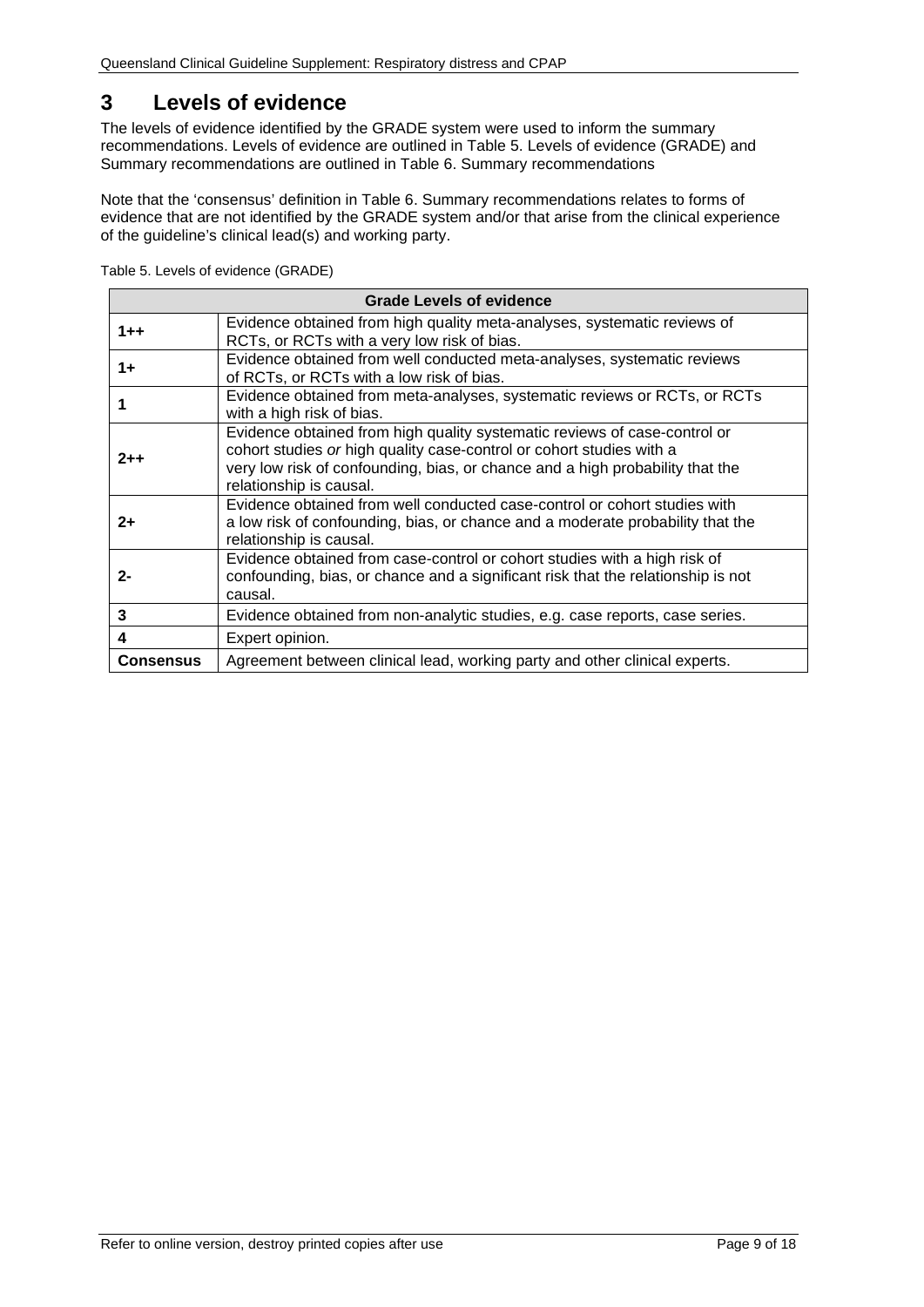# <span id="page-9-0"></span>**3.1 Summary recommendations**

Summary recommendations and levels of evidence are outlined in Table 5.

<span id="page-9-1"></span>Table 6. Summary recommendations

|    | <b>Recommendation</b>                                                                                | <b>Grading of evidence</b> |
|----|------------------------------------------------------------------------------------------------------|----------------------------|
| 1. | Maintain oxygen saturations within targets that are specified for<br>babies after 10 minutes of age  | 4                          |
| 2. | If baby has signs of respiratory distress take chest x-ray within 4<br>hours or earlier if indicated | <b>Consensus</b>           |
| 3. | Collect blood cultures and commence antibiotics when respiratory<br>distress is identified           | <b>Consensus</b>           |
| 4. | Staff caring for babies receiving CPAP undergo an appropriate<br>training program                    | <b>Consensus</b>           |
| 5. | Commence CPAP at $7-8$ cm $H_2O$                                                                     | <b>Consensus</b>           |
| 6. | Measure and size CPAP interface device for each baby individually                                    | <b>Consensus</b>           |
| 7. | Humidify and warm gases delivered to baby                                                            | <b>Consensus</b>           |
| 8. | Asses and manage baby for pressure injury prevention                                                 | <b>Consensus</b>           |
| 9. | Observe baby for signs of pulmonary air leak                                                         | <b>Consensus</b>           |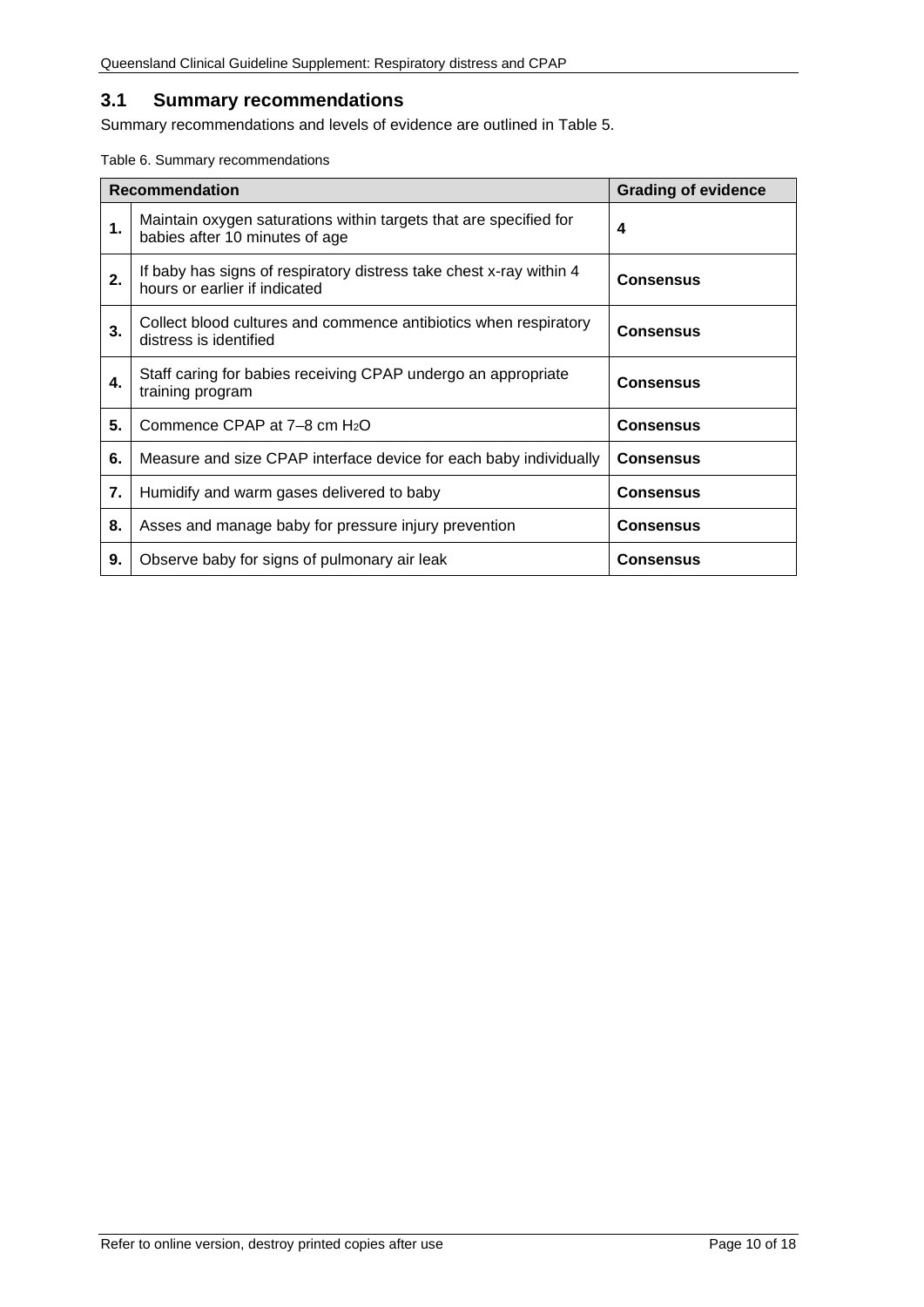# <span id="page-10-0"></span>**4 Implementation**

This guideline is applicable to all Queensland public and private maternity facilities. It can be downloaded in Portable Document Format (PDF) from [www.health.qld.gov.au/qcg](http://www.health.qld.gov.au/qcg)

# <span id="page-10-1"></span>**4.1 Guideline resources**

The following guideline components are provided on the website as separate resources:

- Flowchart: Neonatal respiratory distress and CPAP
- Education resource: Respiratory distress and CPAP
- Knowledge assessment: Respiratory distress and CPAP
- CPAP workshop clinical learning resource: Respiratory distress and CPAP

## <span id="page-10-2"></span>**4.2 Suggested resources**

During the development process stakeholders identified additional resources with potential to complement and enhance guideline implementation and application. The following resources have not been sourced or developed by QCG but are suggested as complimentary to the guideline:

• Local procedures regarding management of pulmonary air leaks

## <span id="page-10-3"></span>**4.3 Implementation measures**

Suggested activities to assist implementation of the guideline are outlined below.

#### <span id="page-10-4"></span>**4.3.1 Implications for implementation**

The following areas may have implications for local implementation of the guideline recommendations. It is suggested they be considered for successful guideline implementation.

- Economic considerations including opportunity costs
- Human resource requirements including clinician skill mix and scope of practice
- Clinician education and training
- Equipment and consumables purchase and maintenance
- Consumer acceptance
- Model of care and service delivery

#### <span id="page-10-5"></span>**4.3.2 QCG measures**

- Notify Chief Executive Officer and relevant stakeholders
- Monitor emerging new evidence to ensure guideline reflects contemporaneous practice
- Capture user feedback
- Record and manage change requests

#### <span id="page-10-6"></span>**4.3.3 Hospital and Health Service measures**

Initiate, promote and support local systems and processes to integrate the guideline into clinical practice, including:

- Hospital and Health Service (HHS) Executive endorse the guidelines and their use in the HHS and communicate this to staff
- Promote the introduction of the guideline to relevant health care professionals
- Support education and training opportunities relevant to the guideline and service capabilities
- Align clinical care with guideline recommendations
- Undertake relevant implementation activities as outlined in the *Guideline implementation checklist* available at [www.health.qld.gov.au/qcg](http://www.health.qld.gov.au/qcg)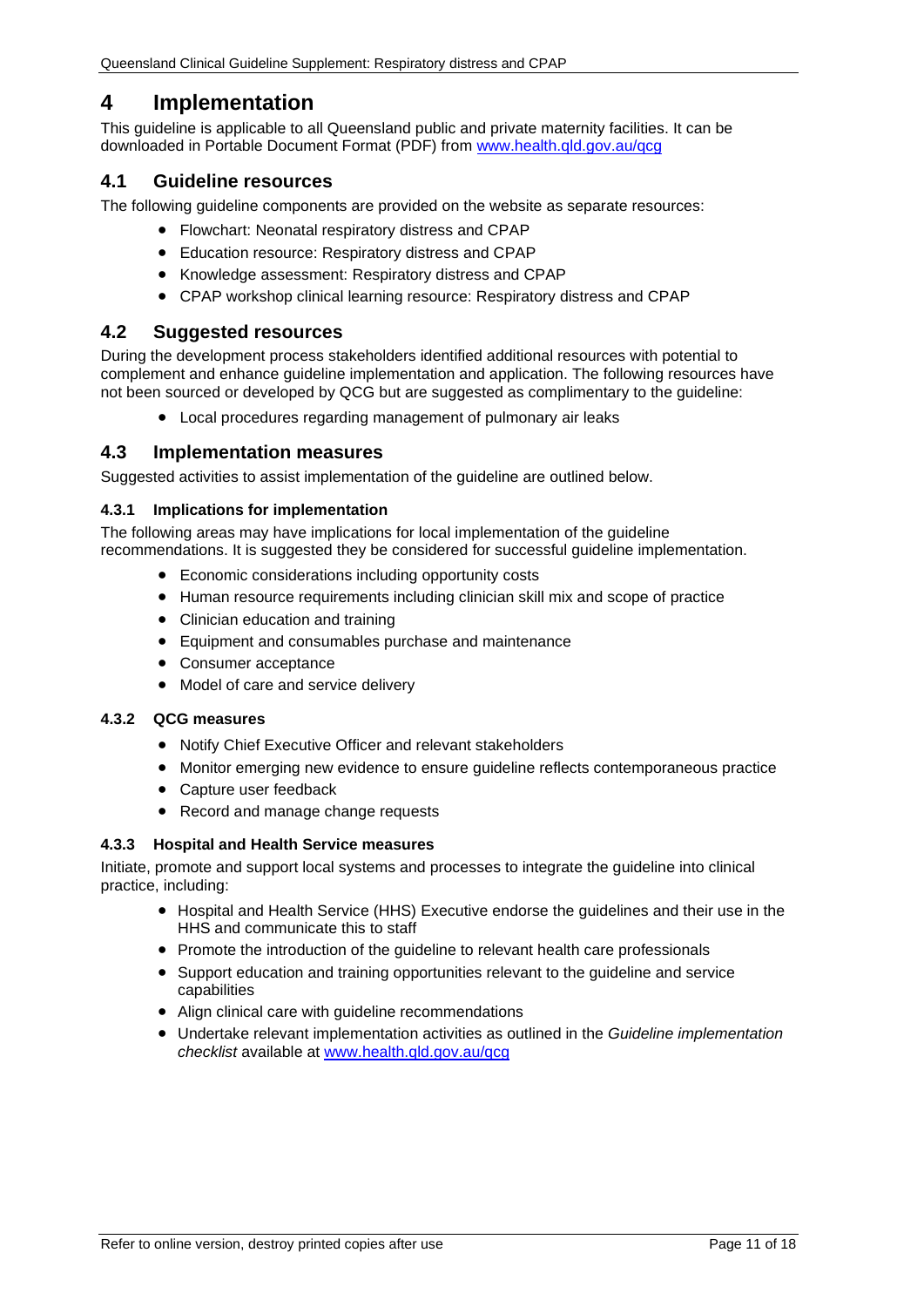## <span id="page-11-0"></span>**4.4 Quality measures**

Auditing of guideline recommendations and content assists with identifying quality of care issues and provides evidence of compliance with the National Safety and Quality Health Service (NSQHS)Standards1 [Refer to Table 7. [NSQHS Standard 1\]](#page-11-2). Suggested audit and quality measures are identified in [Table 8. Clinical quality measures.](#page-11-3)

<span id="page-11-2"></span>Table 7. NSQHS Standard 1

| NSQHS Standard 1: Clinical governance         |                                                                                                                                                                                           |  |
|-----------------------------------------------|-------------------------------------------------------------------------------------------------------------------------------------------------------------------------------------------|--|
| <b>Clinical performance and effectiveness</b> |                                                                                                                                                                                           |  |
| Criterion 1.27:                               | <b>Actions required:</b>                                                                                                                                                                  |  |
|                                               | Provide clinicians with ready access to best-practice<br>a.<br>guidelines, integrated care pathways, clinical pathways and<br>decision support tools relevant to their clinical practice  |  |
| Evidence based care                           | Support clinicians to use the best available evidence,<br>b.<br>including relevant clinical care standards developed by the<br>Australian Commission on Safety and Quality in Health Care |  |

<span id="page-11-3"></span>The following clinical quality measures are suggested:

Table 8. Clinical quality measures

| <b>No</b> | <b>Audit criteria</b>                                                                                            | <b>Guideline Section</b> |
|-----------|------------------------------------------------------------------------------------------------------------------|--------------------------|
| 1.        | What proportion of babies not maintaining oxygen saturations<br>within targets were started on CPAP?             | 2.1                      |
| 2.        | What proportion of babies with signs of respiratory distress had<br>a chest x-ray within 4 hours?                | 2.2                      |
| 3.        | What proportion of babies with respiratory distress had blood<br>cultures taken and were started on antibiotics? | 4.1                      |
| 4.        | What proportion of staff caring for babies receiving CPAP<br>completed an appropriate training program?          | 5.3                      |
| 5.        | What proportion of babies commenced CPAP at 7-8 cm H <sub>2</sub> O?                                             | 5.3                      |
| 6.        | What proportion of babies receiving CPAP developed a<br>pulmonary air leak?                                      | 5.5                      |
| 7.        | What proportion of babies receiving CPAP sustained a<br>pressure injury?                                         | 5.5.3                    |
| 8.        | What proportion of babies required intubation and IPPV during<br>or after CPAP?                                  | 5.6                      |

## <span id="page-11-1"></span>**4.5 Areas for future research**

During development the following areas where identified as having limited or poor quality evidence to inform clinical decision making. Further research in these areas may be useful.

- Is cot oxygen required during handling and cares?
- What strategies reduce skin breakdown?
- What is the normal skin temperature of babies?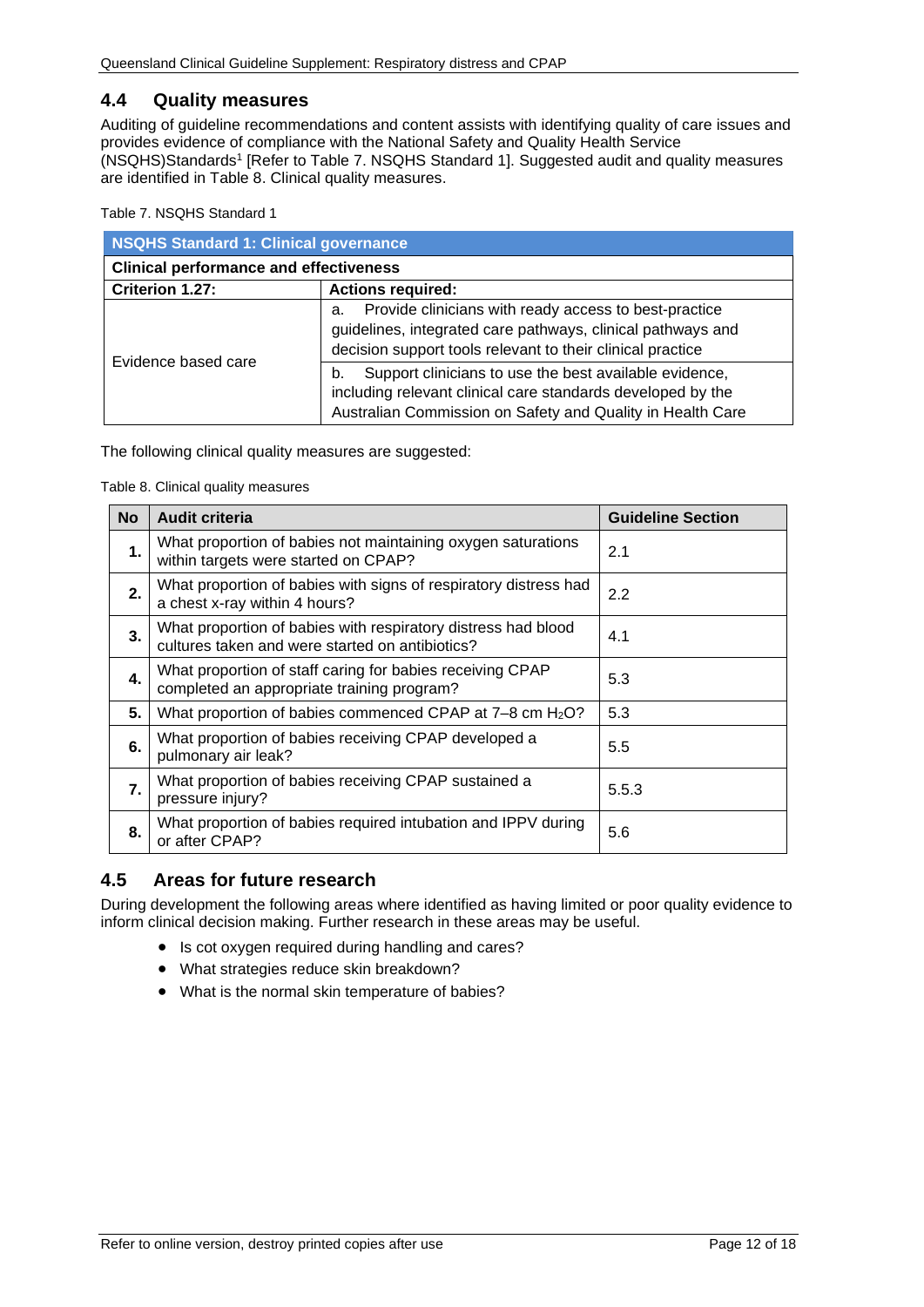# **4.6 Safety and quality**

Implementation of this guideline provides evidence of compliance with the National Safety and Quality Health Service Standards and Australian Council on Healthcare Standards (ACHS) Evaluation and Quality Improvement Program (EQuIP) National accreditation programs.1,2

Table 9. NSQHS/EQuIPNational Criteria

<span id="page-12-1"></span><span id="page-12-0"></span>

| <b>NSQHS/EQulPNational Criteria</b>                                                                                                                                                                                              | <b>Actions required</b>                                                                                                                                                                                                                                                                                                                                                                                                                                                   | $\boxtimes$ Evidence of compliance                                                                                                                                                                                                                                                                                                                                                                                                                                                            |  |  |
|----------------------------------------------------------------------------------------------------------------------------------------------------------------------------------------------------------------------------------|---------------------------------------------------------------------------------------------------------------------------------------------------------------------------------------------------------------------------------------------------------------------------------------------------------------------------------------------------------------------------------------------------------------------------------------------------------------------------|-----------------------------------------------------------------------------------------------------------------------------------------------------------------------------------------------------------------------------------------------------------------------------------------------------------------------------------------------------------------------------------------------------------------------------------------------------------------------------------------------|--|--|
| NSQHS Standard 1: Clinical governance                                                                                                                                                                                            |                                                                                                                                                                                                                                                                                                                                                                                                                                                                           |                                                                                                                                                                                                                                                                                                                                                                                                                                                                                               |  |  |
| Patient safety and quality systems<br>Safety and quality systems are<br>integrated with governance processes<br>to enable organisations to actively<br>manage and improve the safety and<br>quality of health care for patients. | Diversity and high risk groups<br>1.15 The health service organisation:<br>a. Identifies the diversity of the consumers using its services<br>b. Identifies groups of patients using its services who are at higher<br>risk of harm<br>c. Incorporates information on the diversity of its consumers and<br>higher-risk groups into the planning and delivery of care                                                                                                     | Assessment and care appropriate to the cohort of patients is<br>☑<br>identified in the guideline<br>High risk groups are identified in the guideline<br>☑<br>☑<br>The guideline is based on the best available evidence                                                                                                                                                                                                                                                                       |  |  |
| <b>Clinical performance and</b><br>effectiveness<br>The workforce has the right<br>qualifications, skills and supervision to                                                                                                     | <b>Evidence based care</b><br>1.27 The health service organisation has processes that:<br>a. Provide clinicians with ready access to best-practice guidelines,<br>integrated care pathways, clinical pathways and decision support<br>tools relevant to their clinical practice<br>b. Support clinicians to use the best available evidence, including<br>relevant clinical care standards developed by the Australian<br>Commission on Safety and Quality in Health Care | ☑ Queensland Clinical Guidelines is funded by Queensland Health<br>to develop clinical guidelines relevant to the service line to guide<br>safe patient care across Queensland<br>The guideline provides evidence-based and best practice<br>☑<br>recommendations for care<br>☑ The guideline is endorsed for use in Queensland Health<br>facilities.<br>☑<br>A desktop icon is available on every Queensland Health<br>computer desktop to provide quick and easy access to the<br>guideline |  |  |
| provide safe, high-quality health care to<br>patients.                                                                                                                                                                           | Performance management<br>1.22 The health service organisation has valid and reliable<br>performance review processes that:<br>a. Require members of the workforce to regularly take part in a<br>review of their performance<br>b. Identify needs for training and development in safety and quality<br>c. Incorporate information on training requirements into the<br>organisation's training system                                                                   | The guideline has accompanying educational resources to<br>☑<br>support ongoing safety and quality education for identified<br>professional and personal development. The resources are<br>freely available on the internet http://www.health.qld.gov.au/qcg                                                                                                                                                                                                                                  |  |  |
| Patient safety and quality systems<br>Safety and quality systems are<br>integrated with governance processes<br>to enable organisations to actively<br>manage and improve the safety and<br>quality of health care for patients. | <b>Policies and procedures</b><br>1.7 The health service organisation uses a risk management<br>approach to:<br>a. Set out, review, and maintain the currency and effectiveness of,<br>policies, procedures and protocols<br>b. Monitor and take action to improve adherence to policies,<br>procedures and protocols<br>c. Review compliance with legislation, regulation and jurisdictional<br>requirements                                                             | $\boxtimes$ QCG has established processes to review and maintain all<br>guidelines and associated resources<br>☑ Change requests are managed to ensure currency of published<br>guidelines<br>$\boxtimes$ Implementation tools and checklist are provided to assist with<br>adherence to guidelines<br>Suggested audit criteria are provided in guideline supplement<br>☑<br>The guidelines comply with legislation, regulation and<br>☑<br>jurisdictional requirements                       |  |  |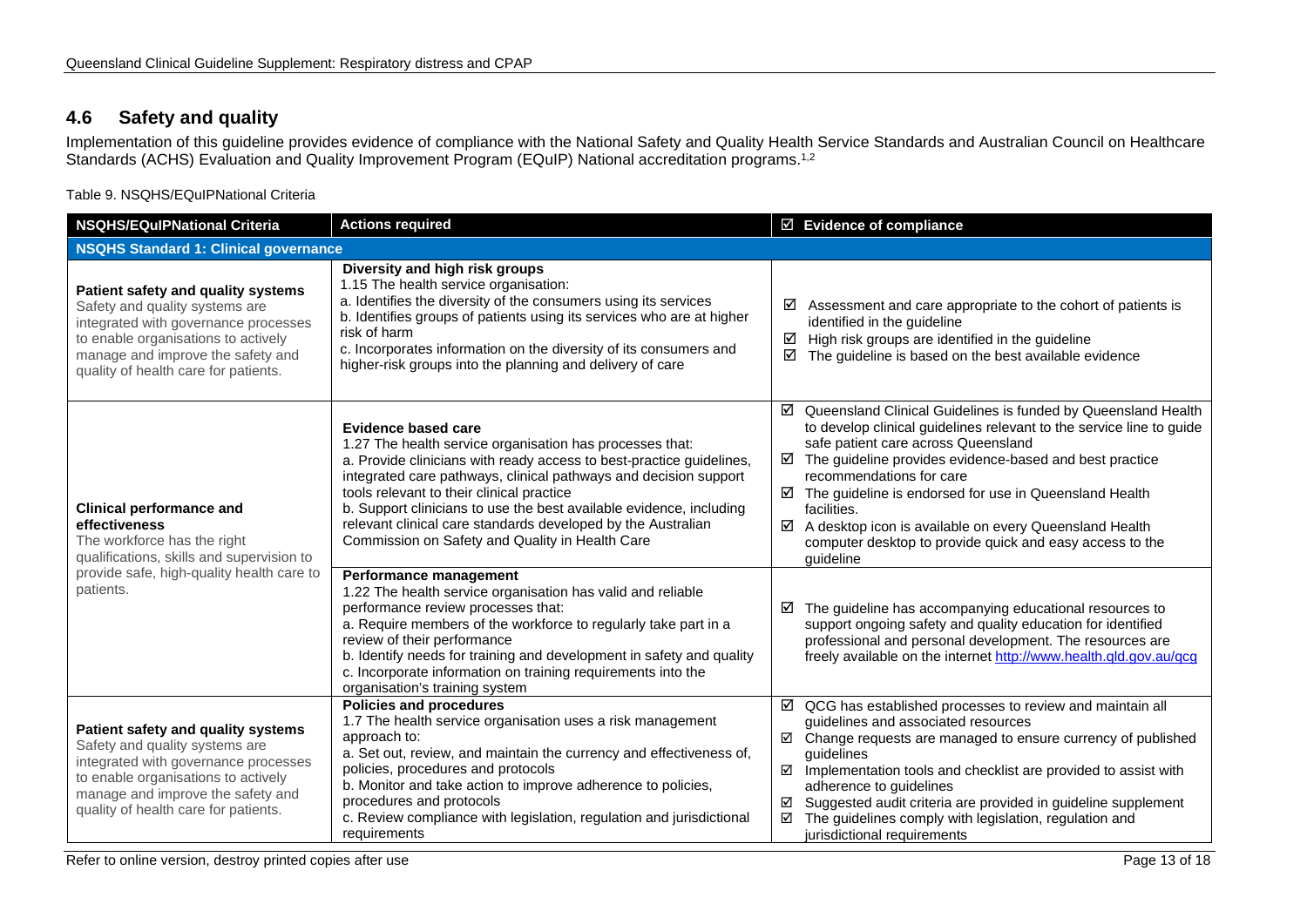| <b>NSQHS/EQuIPNational Criteria</b>                                                                                                                                                                                                                                                                                        | <b>Actions required</b>                                                                                                                                                                                                                                                                                                                                                                                                                                                                                                                                                                                                                                                                                                                                                                                                                                                                                                                                                                         | $\boxdot$ Evidence of compliance                                                                                                                                                                                                                                                                                                                                                                                                                                                |  |
|----------------------------------------------------------------------------------------------------------------------------------------------------------------------------------------------------------------------------------------------------------------------------------------------------------------------------|-------------------------------------------------------------------------------------------------------------------------------------------------------------------------------------------------------------------------------------------------------------------------------------------------------------------------------------------------------------------------------------------------------------------------------------------------------------------------------------------------------------------------------------------------------------------------------------------------------------------------------------------------------------------------------------------------------------------------------------------------------------------------------------------------------------------------------------------------------------------------------------------------------------------------------------------------------------------------------------------------|---------------------------------------------------------------------------------------------------------------------------------------------------------------------------------------------------------------------------------------------------------------------------------------------------------------------------------------------------------------------------------------------------------------------------------------------------------------------------------|--|
| <b>NSQHS Standard 2: Partnering with Consumers</b>                                                                                                                                                                                                                                                                         |                                                                                                                                                                                                                                                                                                                                                                                                                                                                                                                                                                                                                                                                                                                                                                                                                                                                                                                                                                                                 |                                                                                                                                                                                                                                                                                                                                                                                                                                                                                 |  |
| <b>Health literacy</b><br>Health service organisations<br>communicate with consumers in a way<br>that supports effective partnerships.                                                                                                                                                                                     | Communication that supports effective partnerships<br>2.8 The health service organisation uses communication<br>mechanisms that are tailored to the diversity of the consumers who<br>use its services and, where relevant, the diversity of the local<br>community<br>2.9 Where information for patients, carers, families and consumers<br>about health and health services is developed internally, the<br>organisation involves consumers in its development and review<br>2.10 The health service organisation supports clinicians to<br>communicate with patients, carers, families and consumers about<br>health and health care so that:<br>a. Information is provided in a way that meets the needs of patients,<br>carers, families and consumers<br>b. Information provided is easy to understand and use<br>c. The clinical needs of patients are addressed while they are in the<br>health service organisation<br>d. Information needs for ongoing care are provided on discharge | $\boxtimes$ Consumer consultation was sought and obtained during the<br>development of the guideline. Refer to the acknowledgement<br>section of the guideline for details<br>$\boxtimes$ Consumer information is developed to align with the guideline<br>and included consumer involvement during development and<br>review<br>The consumer information was developed using plain English<br>☑<br>and with attention to literacy and ease of reading needs of the<br>consumer |  |
| Partnering with consumers in<br>organisational design and<br>governance<br>Consumers are partners in the design<br>and governance of the organisation.                                                                                                                                                                     | Partnerships in healthcare governance planning, design,<br>measurement and evaluation<br>2.11 The health service organisation:<br>a. Involves consumers in partnerships in the governance of, and to<br>design, measure and evaluate, health care<br>b. Has processes so that the consumers involved in these<br>partnerships reflect the diversity of consumers who use the service<br>or, where relevant, the diversity of the local community<br>2.14 The health service organisation works in partnership with<br>consumers to incorporate their views and experiences into training<br>and education for the workforce                                                                                                                                                                                                                                                                                                                                                                     | $\boxtimes$ Consumers are members of guideline working parties<br>$\boxtimes$ The guideline is based on the best available evidence<br>$\boxtimes$ The guidelines and consumer information are endorsed by the<br>QCG and Queensland Statewide Maternity and Neonatal Clinical<br>Network Steering Committees which includes consumer<br>membership                                                                                                                             |  |
| <b>NSQHS Standard 4: Medication safety</b>                                                                                                                                                                                                                                                                                 |                                                                                                                                                                                                                                                                                                                                                                                                                                                                                                                                                                                                                                                                                                                                                                                                                                                                                                                                                                                                 |                                                                                                                                                                                                                                                                                                                                                                                                                                                                                 |  |
| <b>Clinical governance and quality</b><br>improvement to support medication<br>management<br>Organisation-wide systems are used to<br>support and promote safety for<br>procuring, supplying, storing,<br>compounding, manufacturing,<br>prescribing, dispensing, administering<br>and monitoring the effects of medicines | Integrating clinical governance<br>4.1 Clinicians use the safety and quality systems from the Clinical<br>Governance Standard when:<br>a. Implementing policies and procedures for medication<br>management<br>b. Managing risks associated with medication management<br>c. Identifying training requirements for medication management                                                                                                                                                                                                                                                                                                                                                                                                                                                                                                                                                                                                                                                        | The guideline provides current evidence based<br>☑<br>recommendations about medication                                                                                                                                                                                                                                                                                                                                                                                          |  |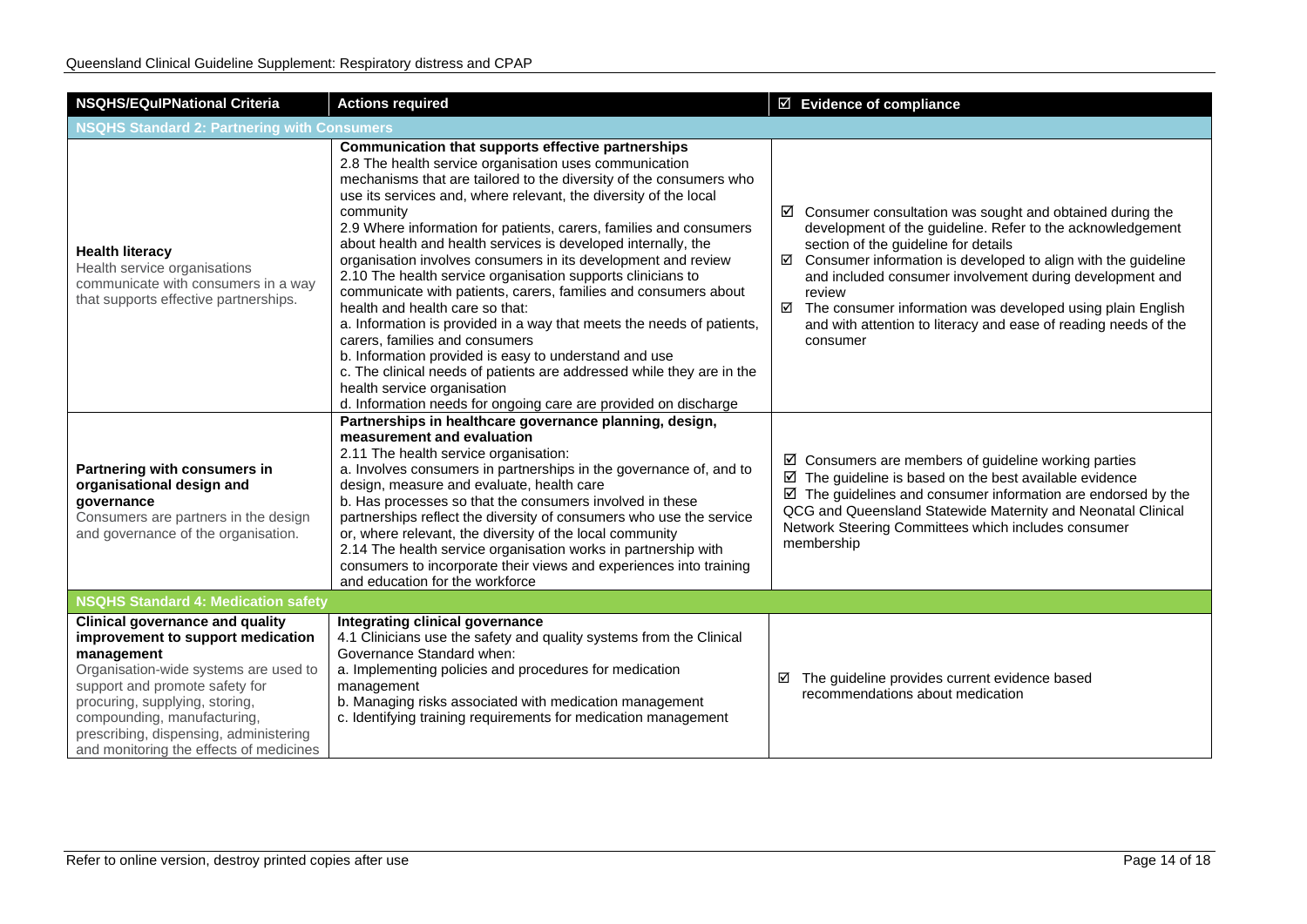| <b>NSQHS/EQuIPNational Criteria</b>                                                                                                                                                                                                           | <b>Actions required</b>                                                                                                                                                                                                                                                                                                                                                                                                                                                                                                                                                                                                                                                                                                                                                                                                                                                                                                                                                                                                                                                                                                                                                                                                                                                                            | ☑ Evidence of compliance                                                                                                                                                                                                                                                                                                                                                                                                                                                                                            |  |
|-----------------------------------------------------------------------------------------------------------------------------------------------------------------------------------------------------------------------------------------------|----------------------------------------------------------------------------------------------------------------------------------------------------------------------------------------------------------------------------------------------------------------------------------------------------------------------------------------------------------------------------------------------------------------------------------------------------------------------------------------------------------------------------------------------------------------------------------------------------------------------------------------------------------------------------------------------------------------------------------------------------------------------------------------------------------------------------------------------------------------------------------------------------------------------------------------------------------------------------------------------------------------------------------------------------------------------------------------------------------------------------------------------------------------------------------------------------------------------------------------------------------------------------------------------------|---------------------------------------------------------------------------------------------------------------------------------------------------------------------------------------------------------------------------------------------------------------------------------------------------------------------------------------------------------------------------------------------------------------------------------------------------------------------------------------------------------------------|--|
| <b>NSQHS Standard 5: Comprehensive care</b>                                                                                                                                                                                                   |                                                                                                                                                                                                                                                                                                                                                                                                                                                                                                                                                                                                                                                                                                                                                                                                                                                                                                                                                                                                                                                                                                                                                                                                                                                                                                    |                                                                                                                                                                                                                                                                                                                                                                                                                                                                                                                     |  |
| <b>Clinical governance and quality</b><br>improvement to support<br>comprehensive care<br>Systems are in place to support<br>clinicians to deliver comprehensive care                                                                         | Integrating clinical governance<br>5.1 Clinicians use the safety and quality systems from the Clinical<br>Governance Standard when:<br>a. Implementing policies and procedures for comprehensive care<br>b. Managing risks associated with comprehensive care<br>c. Identifying training requirements to deliver comprehensive care<br><b>Partnering with consumers</b><br>5.3 Clinicians use organisational processes from the Partnering with<br>Consumers Standard when providing comprehensive care to:<br>a. Actively involve patients in their own care<br>b. Meet the patient's information needs<br>c. Share decision-making                                                                                                                                                                                                                                                                                                                                                                                                                                                                                                                                                                                                                                                               | $\boxtimes$ The guideline has accompanying educational resources to<br>support ongoing safety and quality education for identified<br>professional and personal development. The resources are<br>freely available on the internet http://www.health.qld.gov.au/qcg<br>$\boxtimes$ The guideline provides evidence-based and best practice<br>recommendations for care<br>$\boxtimes$ Consumer information is developed for the guideline                                                                           |  |
| <b>NSQHS Standard 6: Communicating for safety</b>                                                                                                                                                                                             |                                                                                                                                                                                                                                                                                                                                                                                                                                                                                                                                                                                                                                                                                                                                                                                                                                                                                                                                                                                                                                                                                                                                                                                                                                                                                                    |                                                                                                                                                                                                                                                                                                                                                                                                                                                                                                                     |  |
| <b>Clinical governance and quality</b><br>improvement to support effective<br>communication<br>Systems are in place for effective and<br>coordinated communication that<br>supports the delivery of continuous and<br>safe care for patients. | Integrating clinical governance<br>6.1 Clinicians use the safety and quality systems from the Clinical<br>Governance Standard when:<br>a. Implementing policies and procedures to support effective clinical<br>communication<br>b. Managing risks associated with clinical communication<br>c. Identifying training requirements for effective and coordinated<br>clinical communication<br><b>Partnering with consumers</b><br>6.3 Clinicians use organisational processes from the Partnering with<br>Consumers Standard to effectively communicate with patients,<br>carers and families during high-risk situations to:<br>a. Actively involve patients in their own care<br>b. Meet the patient's information needs<br>c. Share decision-making<br>Organisational processes to support effective communication<br>6.4 The health service organisation has clinical communications<br>processes to support effective communication when:<br>a. Identification and procedure matching should occur<br>b. All or part of a patient's care is transferred within the organisation,<br>between multidisciplinary teams, between clinicians or between<br>organisations; and on discharge<br>c. Critical information about a patient's care, including information on<br>risks, emerges or changes | $\boxtimes$ Requirements for effective clinical communication by clinicians<br>are identified<br>$\boxtimes$ The guideline provides evidence-based and best practice<br>recommendations for communication between clinicians<br>$\boxtimes$ The guideline provides evidence-based and best practice<br>recommendations for communication with patients, carers and<br>families<br>$\boxtimes$ The guideline provides evidence-based and best practice<br>recommendations for discharge planning and follow -up care |  |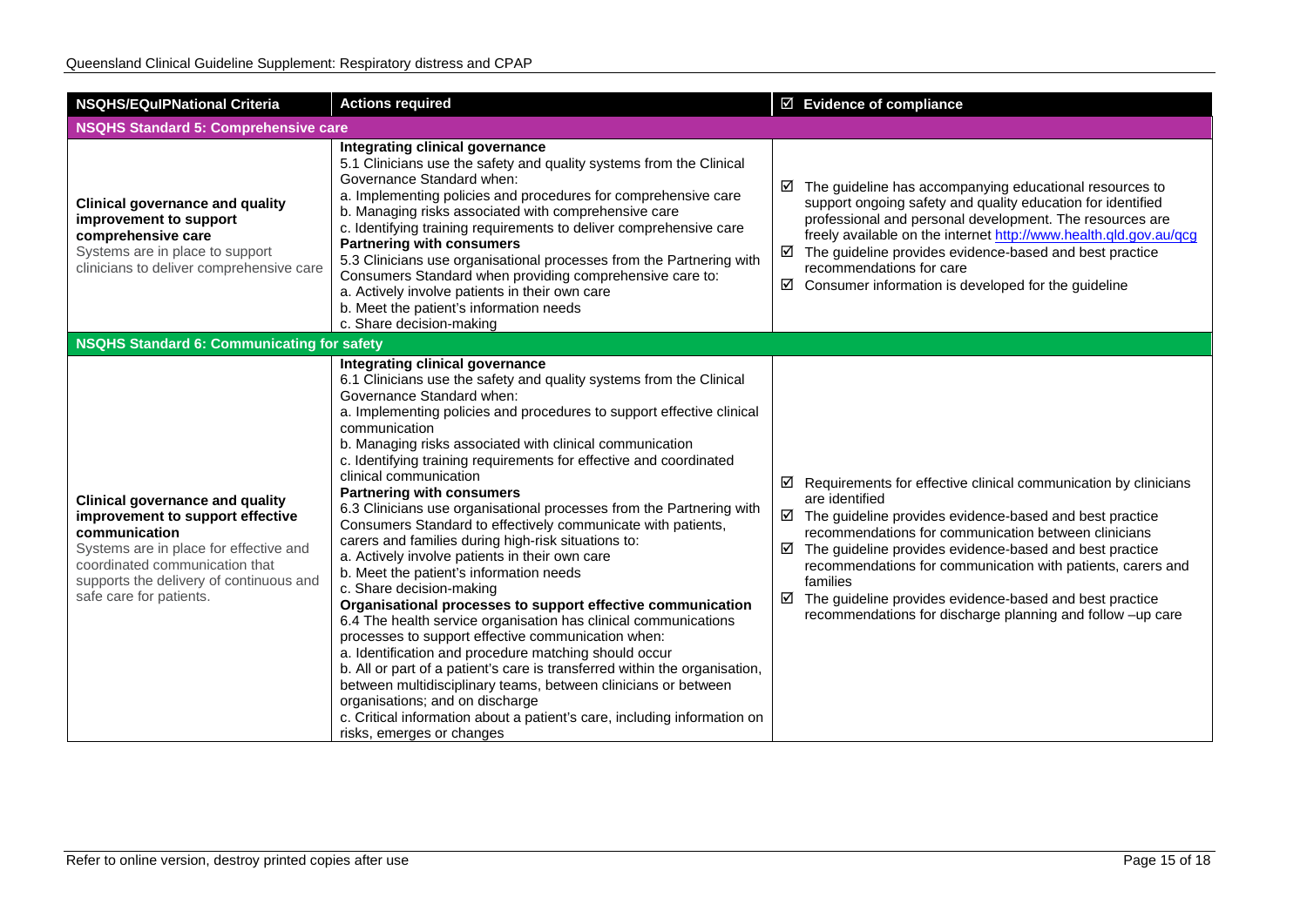| <b>NSQHS/EQuIPNational Criteria</b>                                                                                                                                                            | <b>Actions required</b>                                                                                                                                                                                                                                                                                                                                                                                                                                                                                                                                                                                                                                                                                                                                                                                                                                                                                                                                                                             | $\boxtimes$ Evidence of compliance                                                                                                                                                           |  |
|------------------------------------------------------------------------------------------------------------------------------------------------------------------------------------------------|-----------------------------------------------------------------------------------------------------------------------------------------------------------------------------------------------------------------------------------------------------------------------------------------------------------------------------------------------------------------------------------------------------------------------------------------------------------------------------------------------------------------------------------------------------------------------------------------------------------------------------------------------------------------------------------------------------------------------------------------------------------------------------------------------------------------------------------------------------------------------------------------------------------------------------------------------------------------------------------------------------|----------------------------------------------------------------------------------------------------------------------------------------------------------------------------------------------|--|
| <b>NSQHS Standard 6: Communicating for safety (continued)</b>                                                                                                                                  |                                                                                                                                                                                                                                                                                                                                                                                                                                                                                                                                                                                                                                                                                                                                                                                                                                                                                                                                                                                                     |                                                                                                                                                                                              |  |
| <b>Communication of critical</b><br>information<br>Systems to effectively communicate<br>critical information and risks when they<br>emerge or change are used to ensure<br>safe patient care. | <b>Communicating critical information</b><br>6.9 Clinicians and multidisciplinary teams use clinical<br>communication processes to effectively communicate critical<br>information, alerts and risks, in a timely way, when they emerge or<br>change to:<br>a. Clinicians who can make decisions about care<br>b. Patients, carers and families, in accordance with the wishes of the<br>patient<br>6.10 The health service organisation ensures that there are<br>communication processes for patients, carers and families to directly<br>communicate critical information and risks about care to clinicians                                                                                                                                                                                                                                                                                                                                                                                     | $\boxtimes$ Requirements for effective clinical communication of critical<br>information are identified<br>$\boxtimes$ Requirements for escalation of care are identified                    |  |
| <b>Correct identification and procedure</b><br>matching<br>Systems to maintain the identity of the<br>patient are used to ensure that the<br>patient receives the care intended for<br>them.   | Correct identification and procedure matching<br>6.5 The health service organisation:<br>a. Defines approved identifiers for patients according to best-<br>practice guidelines<br>b. Requires at least three approved identifiers on registration and<br>admission; when care, medication, therapy and other services are<br>provided; and when clinical handover, transfer or discharge<br>documentation is generated                                                                                                                                                                                                                                                                                                                                                                                                                                                                                                                                                                             | $\boxtimes$ Requirements for safe and for correct patient identification are<br>identified                                                                                                   |  |
| <b>Communicating at clinical handover</b><br>Processes for structured clinical<br>handover are used to effectively<br>communicate about the health care of<br>patients.                        | <b>Clinical handover</b><br>6.7 The health service organisation, in collaboration with clinicians,<br>defines the:<br>a. Minimum information content to be communicated at clinical<br>handover, based on best-practice guidelines<br>b. Risks relevant to the service context and the particular needs of<br>patients, carers and families<br>c. Clinicians who are involved in the clinical handover<br>6.8 Clinicians use structured clinical handover processes that<br>include:<br>a. Preparing and scheduling clinical handover<br>b. Having the relevant information at clinical handover<br>c. Organising relevant clinicians and others to participate in clinical<br>handover<br>d. Being aware of the patient's goals and preferences<br>e. Supporting patients, carers and families to be involved in clinical<br>handover, in accordance with the wishes of the patient<br>f. Ensuring that clinical handover results in the transfer of<br>responsibility and accountability for care | $\boxtimes$ The guideline acknowledges the need for local protocols to<br>support transfer of information, professional responsibility and<br>accountability for some or all aspects of care |  |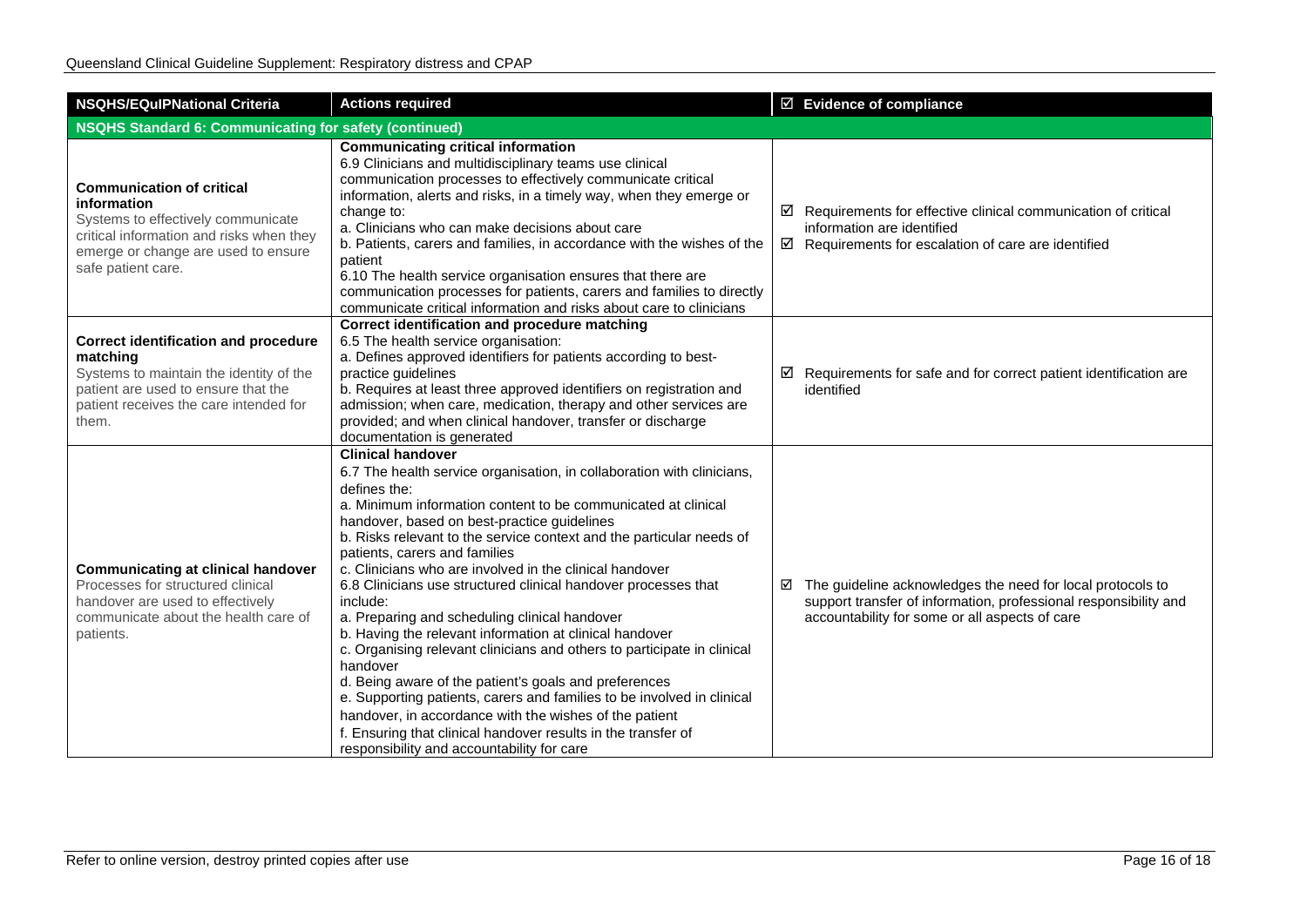| <b>NSQHS/EQulPNational Criteria</b>                                                                                                                                                                                                                                                                | <b>Actions required</b>                                                                                                                                                                                                                                                                                                                                                                                                                                                                                                                                                                                                                                                                                                                                                                                                                                                                                                                                                                                                                                                                                                                                                                                                              | $\boxtimes$ Evidence of compliance                                                                                                                                                                                                                                                         |  |
|----------------------------------------------------------------------------------------------------------------------------------------------------------------------------------------------------------------------------------------------------------------------------------------------------|--------------------------------------------------------------------------------------------------------------------------------------------------------------------------------------------------------------------------------------------------------------------------------------------------------------------------------------------------------------------------------------------------------------------------------------------------------------------------------------------------------------------------------------------------------------------------------------------------------------------------------------------------------------------------------------------------------------------------------------------------------------------------------------------------------------------------------------------------------------------------------------------------------------------------------------------------------------------------------------------------------------------------------------------------------------------------------------------------------------------------------------------------------------------------------------------------------------------------------------|--------------------------------------------------------------------------------------------------------------------------------------------------------------------------------------------------------------------------------------------------------------------------------------------|--|
| NSQHS Standard 8: Recognising and responding to acute deterioration                                                                                                                                                                                                                                |                                                                                                                                                                                                                                                                                                                                                                                                                                                                                                                                                                                                                                                                                                                                                                                                                                                                                                                                                                                                                                                                                                                                                                                                                                      |                                                                                                                                                                                                                                                                                            |  |
| <b>Clinical governance and quality</b><br>improvement to support recognition<br>and response systems<br>Organisation-wide systems are used to<br>support and promote detection and<br>recognition of acute deterioration, and<br>the response to patients whose<br>condition acutely deteriorates. | Integrating clinical governance<br>8.1 Clinicians use the safety and quality systems from the Clinical<br>Governance Standard when:<br>a. Implementing policies and procedures for recognising and<br>responding to acute deterioration<br>b. Managing risks associated with recognising and responding to<br>acute deterioration<br>c. Identifying training requirements for recognising and responding<br>to acute deterioration<br><b>Partnering with consumers</b><br>8.3 Clinicians use organisational processes from the Partnering with<br>Consumers Standard when recognising and responding to acute<br>deterioration to:<br>a. Actively involve patients in their own care<br>b. Meet the patient's information needs<br>c. Share decision-making<br>Recognising acute deterioration<br>8.4 The health service organisation has processes for clinicians to<br>detect acute physiological deterioration that require clinicians to:<br>a. Document individualised vital sign monitoring plans<br>b. Monitor patients as required by their individualised monitoring<br>plan<br>c. Graphically document and track changes in agreed observations<br>to detect acute deterioration over time, as appropriate for the patient | The guideline is consistent with National Consensus statements<br>☑<br>recommendations<br>The guideline recommends use of tools consistent with the<br>☑<br>principles of recognising and responding to clinical deterioration<br>Consumer information is developed for the guideline<br>☑ |  |
| <b>EQuIP Standard 12 Provision of care</b>                                                                                                                                                                                                                                                         |                                                                                                                                                                                                                                                                                                                                                                                                                                                                                                                                                                                                                                                                                                                                                                                                                                                                                                                                                                                                                                                                                                                                                                                                                                      |                                                                                                                                                                                                                                                                                            |  |
| <b>Criterion 1: Assessment and care</b><br>planning<br>12.1 Ensuring assessment is<br>comprehensive and based upon current<br>professional standards and evidence<br>based practice                                                                                                                | 12.1.1 Guidelines are available and accessible by staff to assess<br>physical, spiritual, cultural, physiological and social health promotion<br>needs                                                                                                                                                                                                                                                                                                                                                                                                                                                                                                                                                                                                                                                                                                                                                                                                                                                                                                                                                                                                                                                                               | ☑<br>Assessment and care appropriate to the cohort of patients is<br>identified in the guideline<br>The guideline is based on the best available evidence<br>☑                                                                                                                             |  |